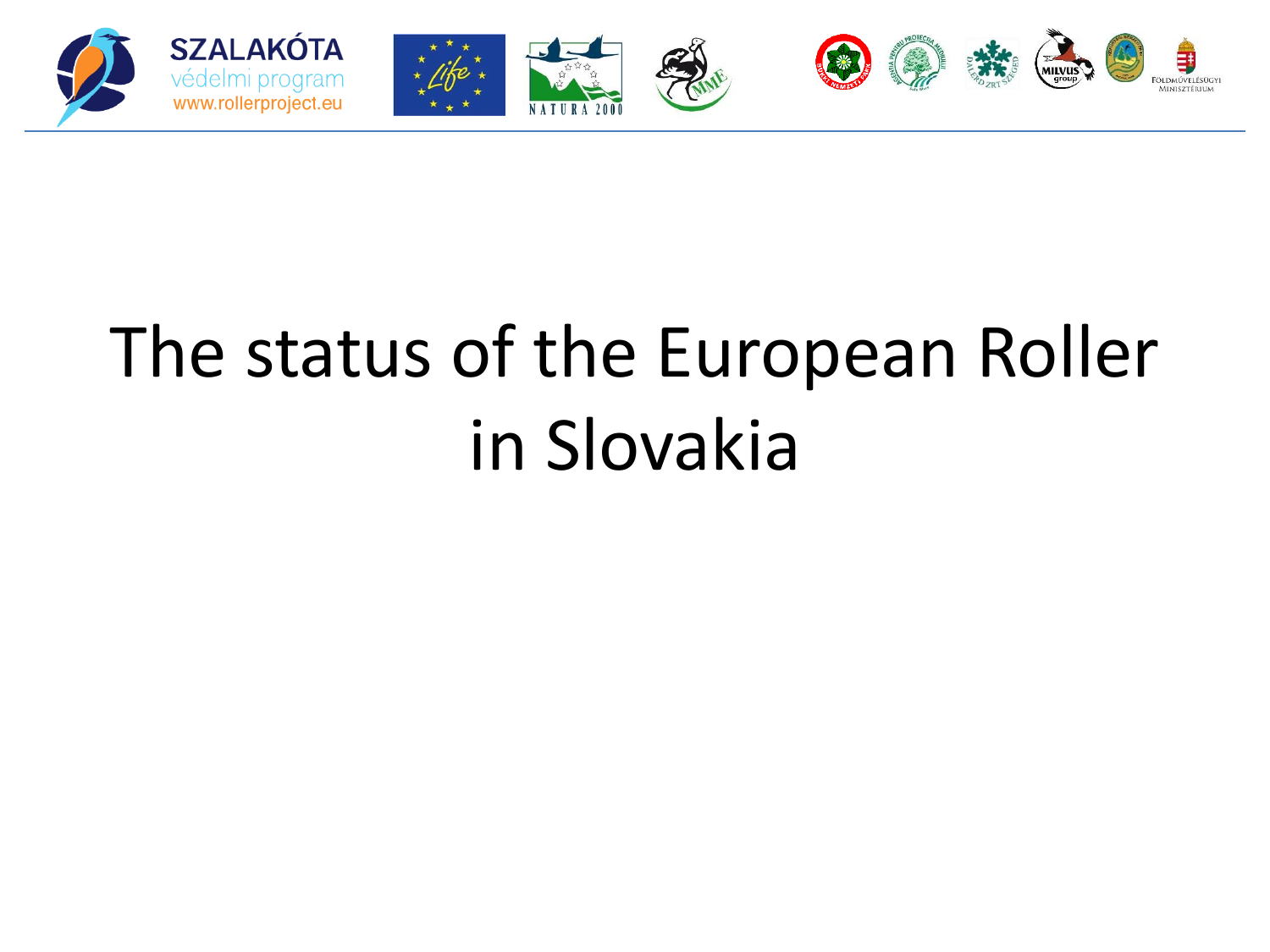

Do you have breeding rollers in your country? If not, please specify the year of the last breeding activity.

- The last record of a single breeding pair in 2010
- Presumably non-breeding rollers recorded at the same site in 2011 (Bohuš 2011: Tichodroma 23, 13-20)
- The last known breeding site in SW Slovakia (Komárno)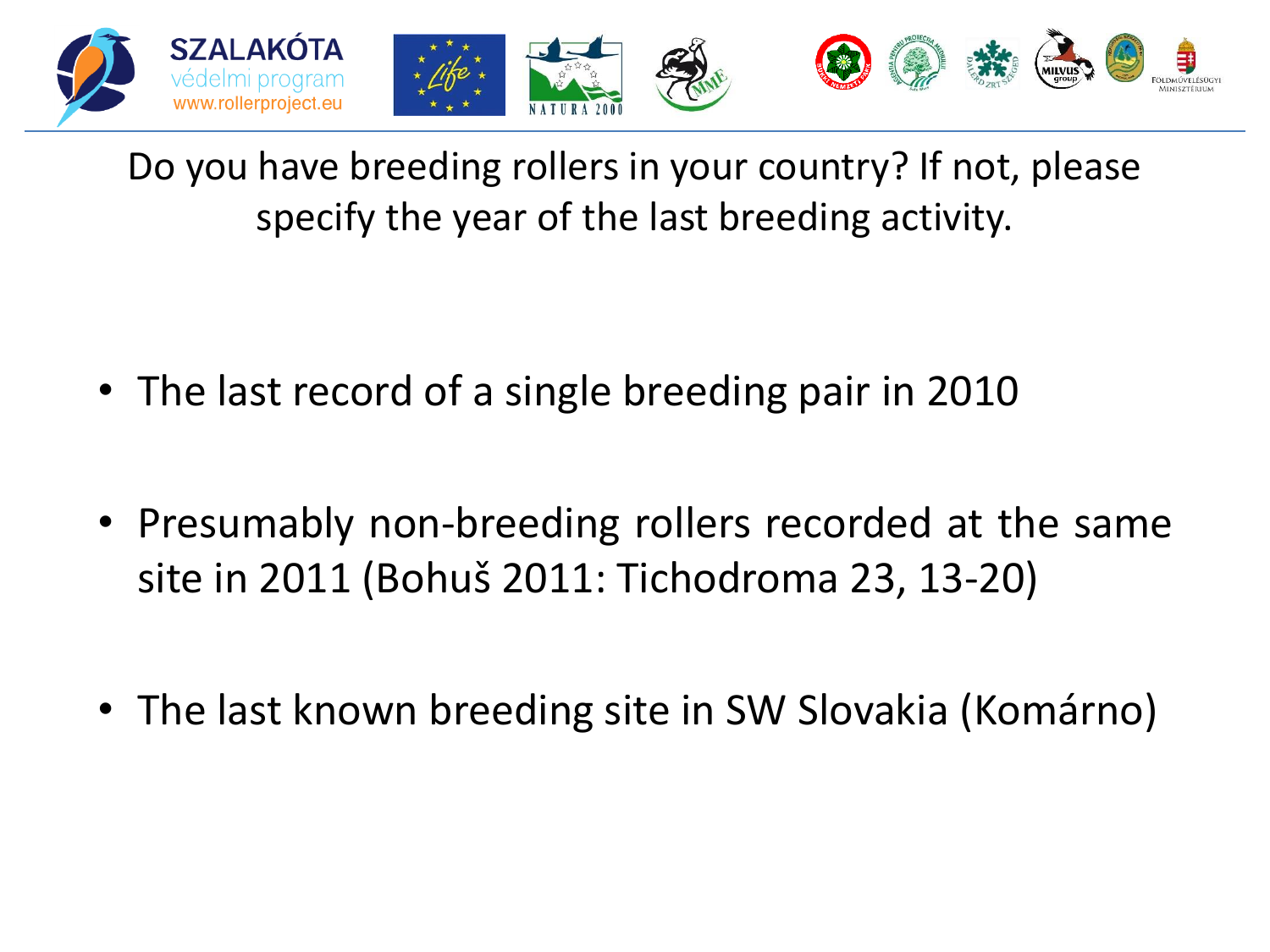







LDMÚVELÉSÜGYI



*Table 1. European range states of the European Roller. Member states of the EU in bold (BirdLife International 2008).*

Please check the table on the left, and update the information if necessary.

- Breeding NO
- Migration YES
- Wintering NO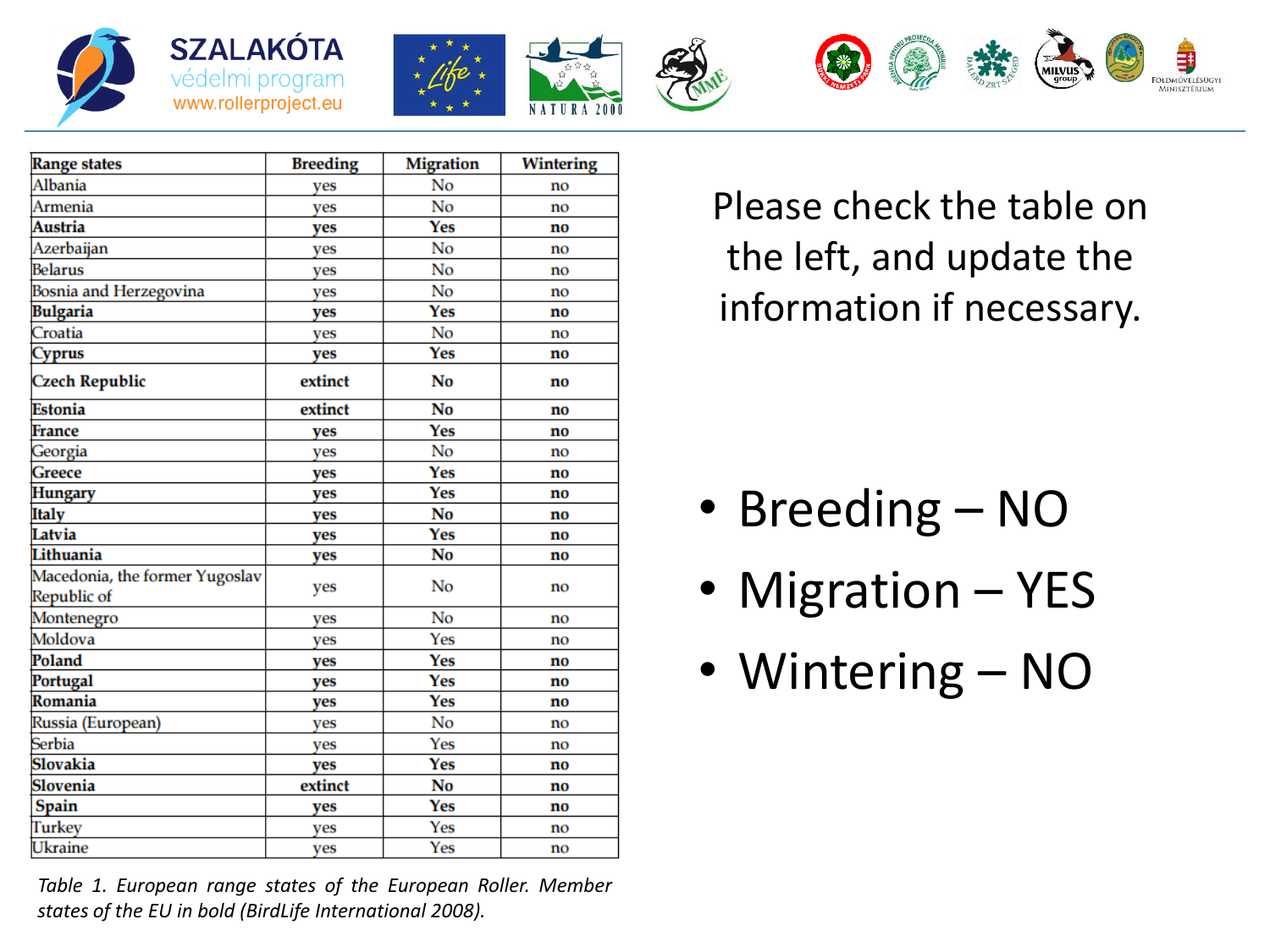







| <b>Country</b>                                          | <b>Breeding pairs.</b> | Quality | Year(s) of the<br>latest estimate | <b>Breeding Population trend in</b><br>the last 15 years (= $3$<br>generations) | Quality   |
|---------------------------------------------------------|------------------------|---------|-----------------------------------|---------------------------------------------------------------------------------|-----------|
| <b>Albania</b>                                          | 10-50                  | M       | 2002                              | decline                                                                         | ${\sf P}$ |
| <b>Armenia</b>                                          | 300-650                | M       | 2000-2002                         | stable                                                                          | M         |
| <b>Austria</b>                                          | $10 - 18$              | G       | 2001-2008                         | stable                                                                          | G         |
| <b>Azerbaijan</b>                                       | 1000-5000              | P       | 1996-2000                         | stable                                                                          | P         |
| <b>Belarus</b>                                          | $20 - 50$              | M       | 2008                              | large decline                                                                   | M         |
| <b>Bulgaria</b>                                         | $2.5 - 5.5$            | M       | 1990-2005                         | small increase                                                                  | M         |
| <b>Croatia</b>                                          | $0 - 5$                | M       | 2002                              | large decline                                                                   | P         |
| <b>Cyprus</b>                                           | 2000-4000              | P       | 1994-2000                         | small increase                                                                  | P         |
| <b>Czech Republic</b>                                   | $\Omega$               | G       | 2000                              | extinct                                                                         |           |
| <b>Estonia</b>                                          | $1 - 5$                | G       | 2003-2007                         | moderate decline                                                                | M         |
| <b>France</b>                                           | 800-1000               | M       | 2007                              | moderate increase                                                               | M         |
| Georgia                                                 | present                |         |                                   |                                                                                 |           |
| Greece                                                  | 200-300                | P       | 1995-2000                         | small decline                                                                   | P         |
| <b>Hungary</b>                                          | 1000                   | G       | 2007                              | stable                                                                          | G         |
| <b>Italy</b>                                            | 300-400                | P       | 2003                              | stable                                                                          | P         |
| Latvia                                                  | $20 - 30$              | G       | 2005                              | large decline                                                                   | M         |
| <b>Lithuania</b>                                        | 35-50                  | G       | 2007                              | large decline                                                                   | G         |
| Macedonia, the<br><b>Former Republic of</b><br>Yugoslav | 300-1000               | P       |                                   | moderate decline                                                                | P         |
| <b>Moldova</b>                                          | 50-80                  | M       |                                   | large decline                                                                   | P         |
| <b>Poland</b>                                           | 60-80                  | G       | 2007                              | moderate decline                                                                | M         |
| <b>Portugal</b>                                         | 80-150                 | M       | 2001-2005                         | moderate decline                                                                | P         |
| <b>Romania</b>                                          | 4600-6500              | P       | 2002                              | small decline                                                                   | P         |
| <b>Russia (European)</b>                                | 6000-6500              | P       | 1990-2000                         | moderate decline                                                                | M         |
| <b>Serbia</b>                                           | 70-120                 | M       | 2007-2008                         | small increase                                                                  | M         |
| <b>Slovakia</b>                                         | $1 - 20$               | P       | 2008                              | large decline                                                                   | P         |
| <b>Slovenia</b>                                         | $\overline{0}$         | M       | 2008                              | possibly extinct                                                                | Μ         |
| <b>Spain</b>                                            | 2000-6000              | M       | 2006                              | moderate decline                                                                | ${\sf P}$ |
| <b>Turkey</b>                                           | 30 000-60 000          | P       | 2001                              | moderate decline                                                                | P         |
| <b>Ukraine</b>                                          | 4000-5000              | M       | 1990-2000                         | large decline                                                                   | G         |
| Total EU (27)                                           | $13,000 - 25,000$      |         |                                   | decline                                                                         |           |

**Total Europe** 55,000 – 117,000 decline

**Population size and trend between 2000-2016 in your country. Please check and update the table if necessary.** 

- Bp: 0-1
- Q: G
- Trend: extinct
- Q: G

*Population size and trend by country (BirdLife International 2008). Notes: G – Good; M – Medium; P – Poor.*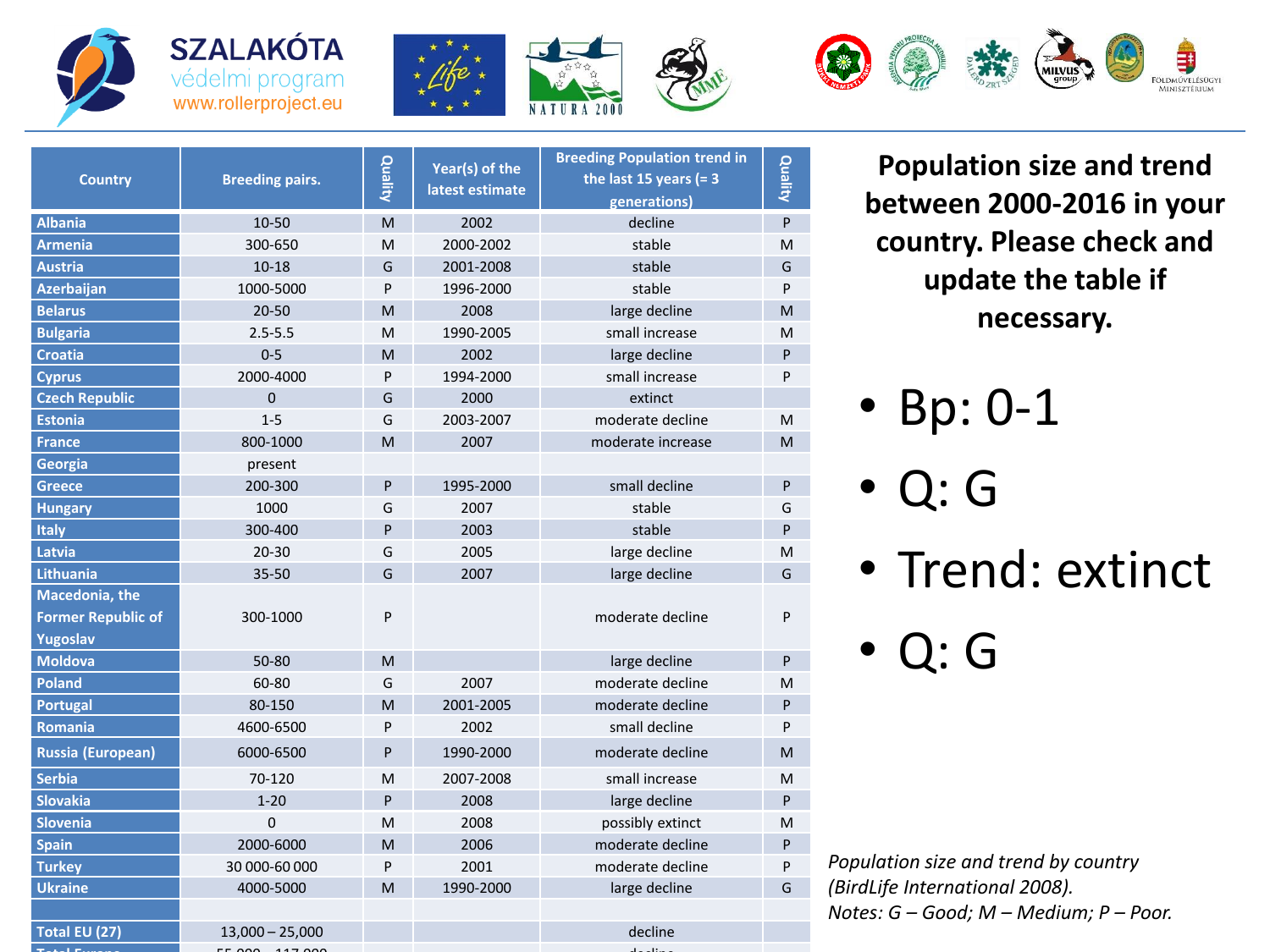

## What are the main threats for rollers in your country?

Critical threat – Roller population declines and fluctuations in geographical regions bordering Slovakia, especially northern parts of Hungary

High threat – agricultural intensification and habitat diversity decrease

Medium threat – unfavourable weather conditions (cold spells)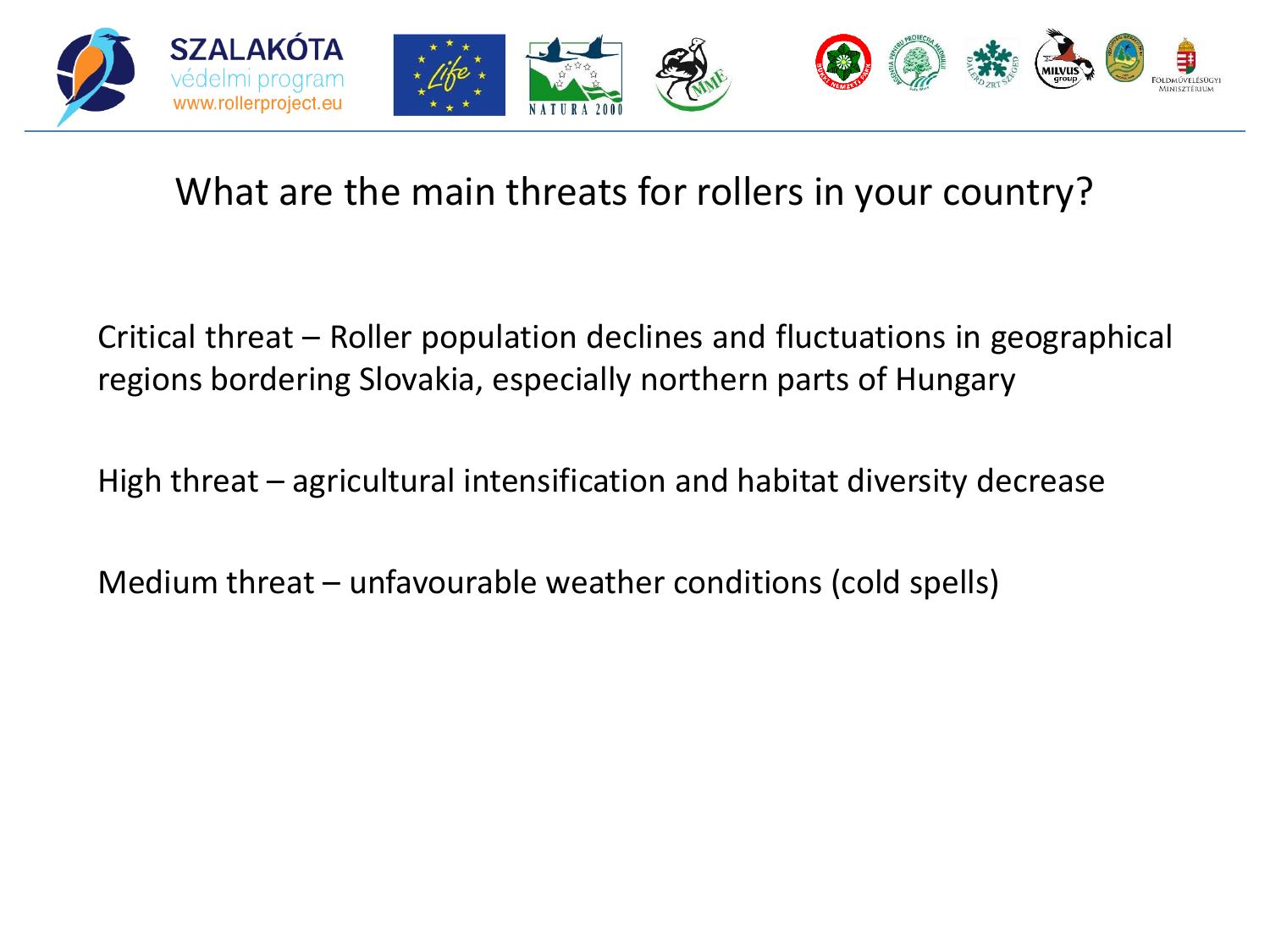

Have there been any changes in your country regarding the policies and legislations relevant to the management of the species? What percentage of the breeding territories are protected?

• No policy or legislation changes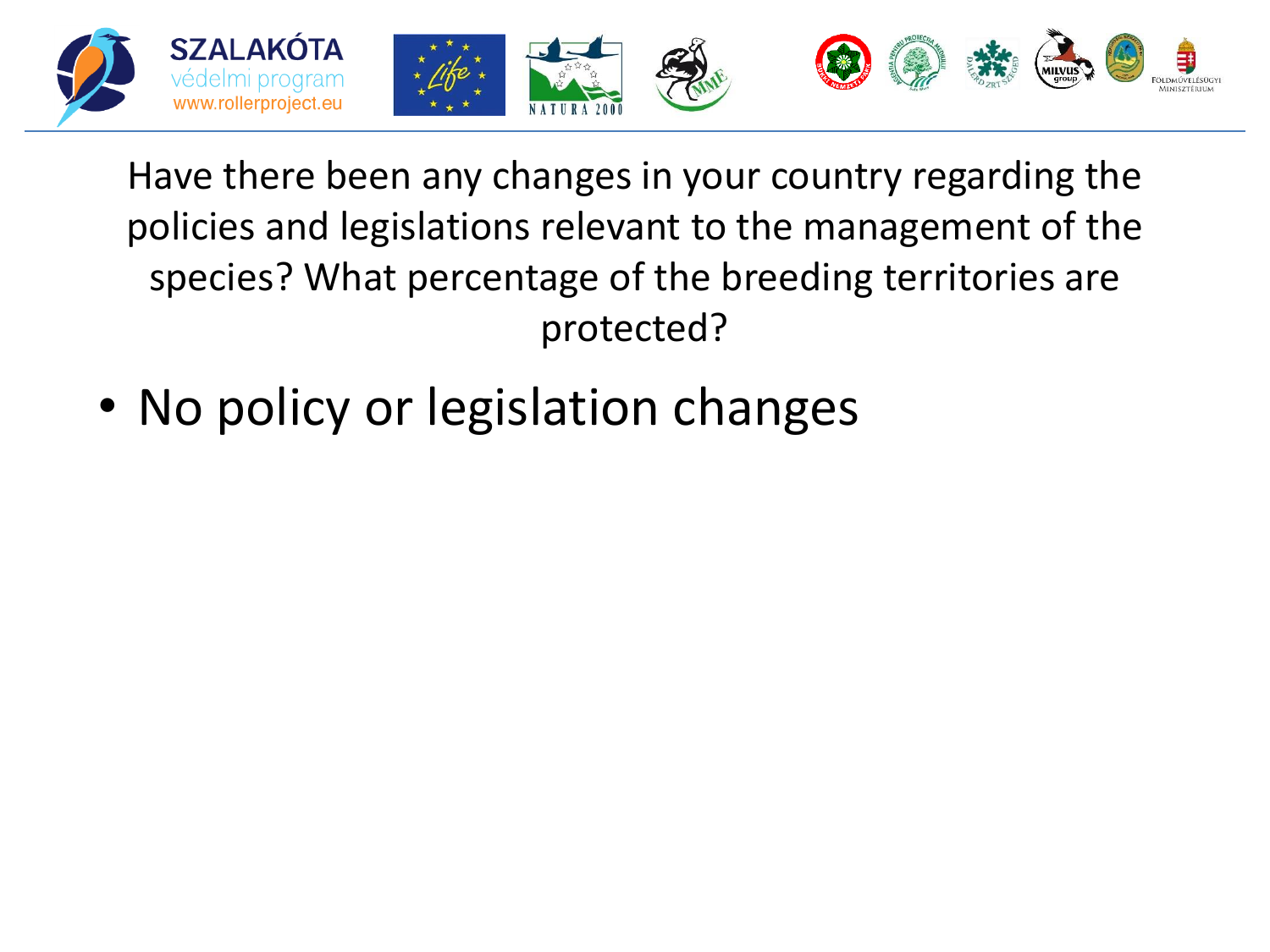

## What is the main goal in your country regarding the roller population?

• Population restoration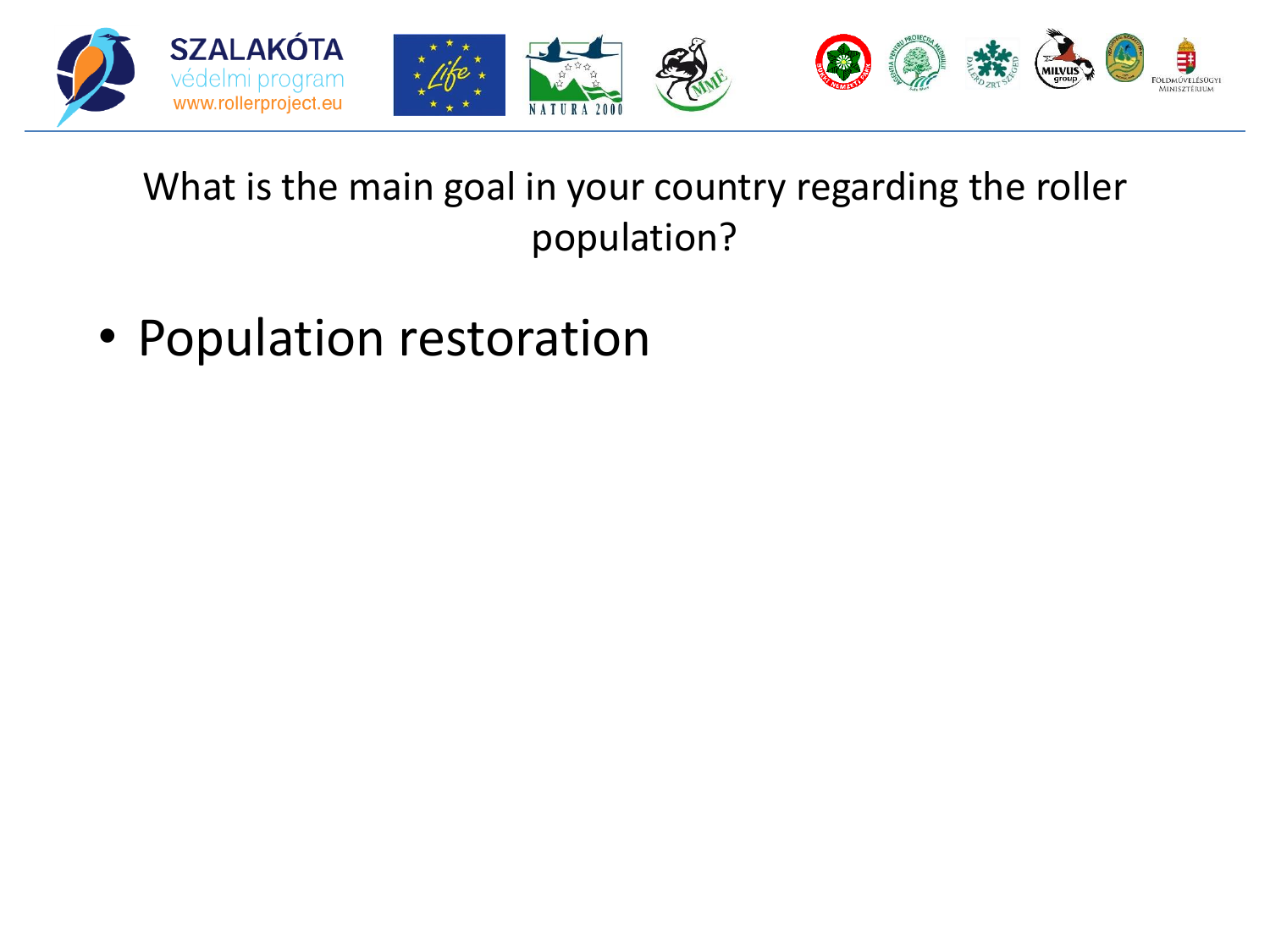

Please list the recent conservation activities (national species action plans, monitoring programmes, habitat restorations, research programmes) that are relevant to the species within your country.

• Management program plans for Natura 2000 Special Protection Areas, including the program plan for the last roller breeding area (SKCHVU005 Dolné Považie)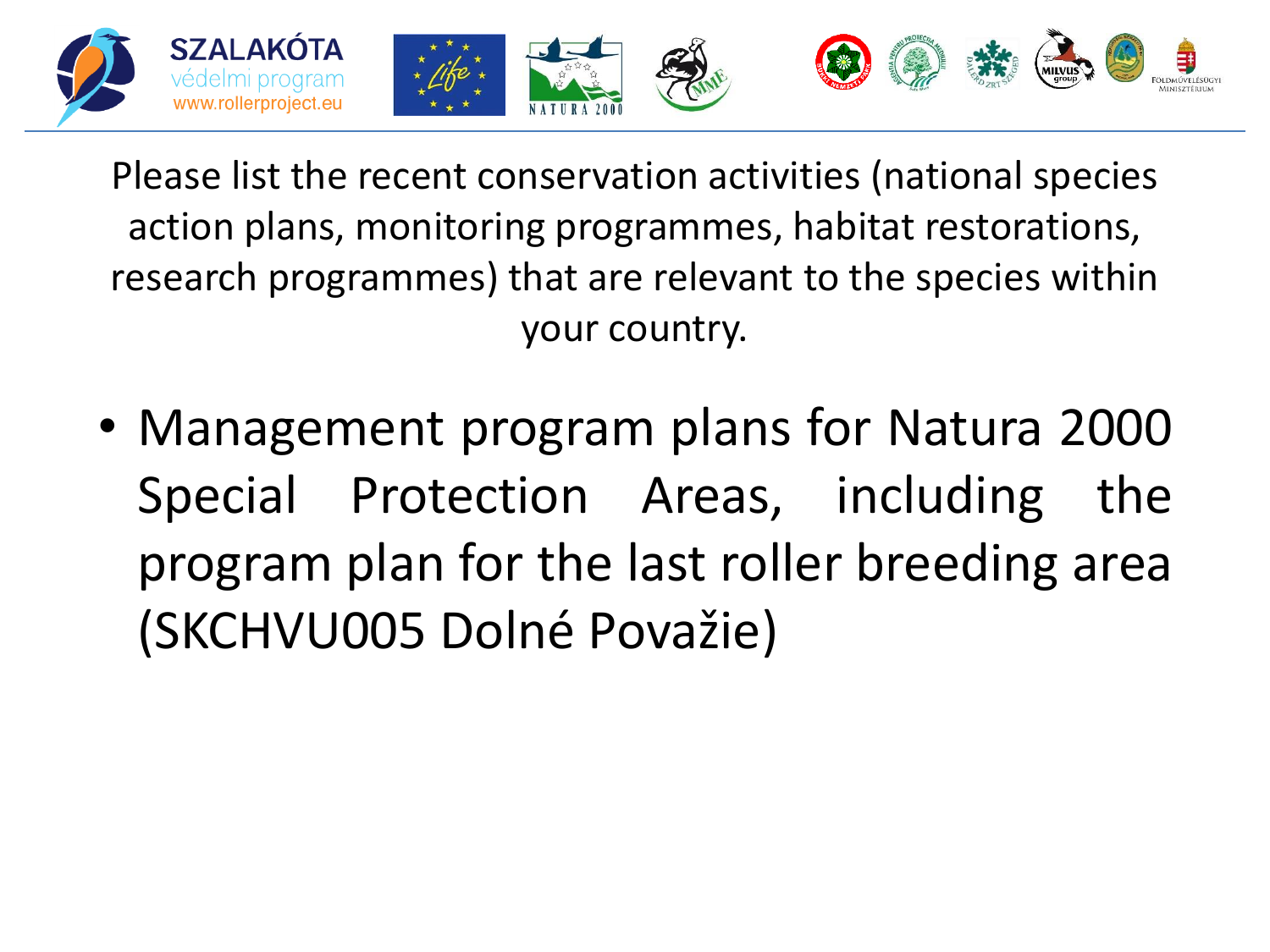

Please explain your monitoring methods.

- Line transect method in relevant SPAs
- Territory mapping in previously known breeding sites
- Point transect method Common bird census